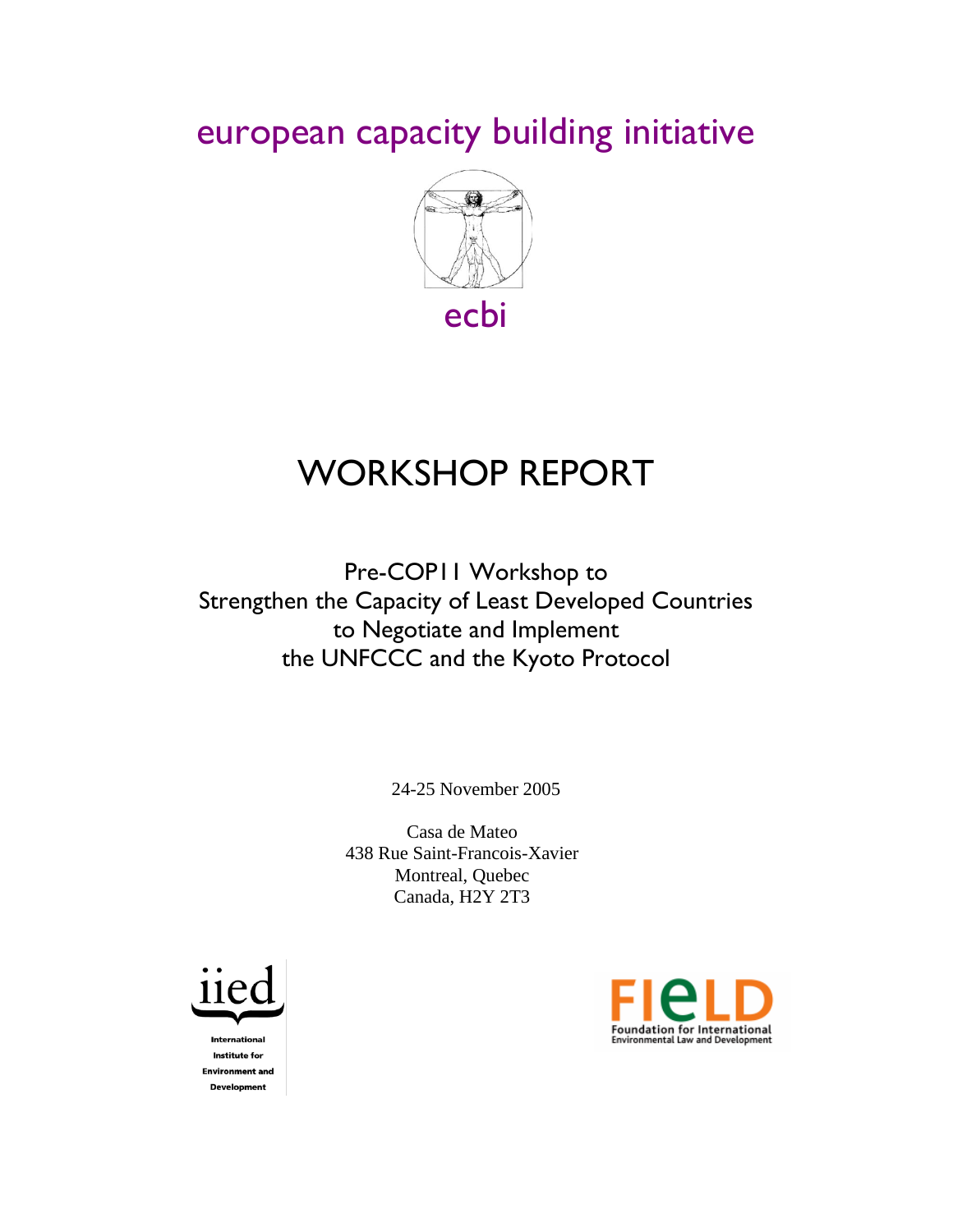### **ECBI Pre-COP Workshop to**

### **Strengthen the Capacity of Least Developed Countries to Negotiate and Implement the UNFCCC and Kyoto Protocol**

This report summarizes the ECBI Pre-COP Workshop to Strengthen the Capacity of Least Developed Countries to Negotiate and Implement the UNFCCC and the Kyoto Protocol, which was held at the Casa de Mateo, in Montreal Canada, from 24-25 November 2005, immediately prior to the Eleventh Conference of the Parties to the UNFCCC (COP-11).

The workshop was sponsored by the United Kingdom Department for International Development (DFID) and organised and hosted by the European Capacity Building Initiative, the International Institute for Environment and Development (IIED), and the Foundation for International Environmental Law and Development (FIELD).

### **24 November 2005 – Day One**

### **Welcome and Introduction**

Dr. Saleemul Huq (IIED) welcomed the workshop participants on behalf of IIED and FIELD, and introduced the purpose and goals of the two-day workshop. Dr. Huq explained the nature of this workshop as an informal meeting of LDC negotiators in preparation for the upcoming UNFCCC COP-11. The objectives of the workshop are to enhance the understanding of the climate change negotiating process itself and to strengthen the capacity of the LDC Group to negotiate in the climate change context.

Dr. Benito Müller (ECBI, Oxford Climate Policy) explained the background of the European Capacity Building Initiative (ECBI), a programme of activities designed to improve the skills of developing country negotiators, and build trust between developing country and EU negotiators. He explained how this event for junior LDC negotiators fit into the series of project activities.

Participants and resource people introduced themselves to the group and highlighted what they hoped to achieve through the workshop.

### *SESSION 1 – THE UNFCCC LEGAL FRAMEWORK AND UPCOMING NEGOTIATING ISSUES*

### **History of the negotiations**

Dr. Benito Müller (ECBI, Oxford Climate Policy) provided a 'Brief History of the Negotiations'. He presented a timeline with key milestones in the UNFCCC's negotiation and development, and described the development of what he termed the emergence of an 'Anti-Kyoto' axis of countries together with a 'Coalition of the willing'. Dr. Müller identified the major players in the negotiations and the membership of the major negotiating coalitions (G-77 and China, AOSIS,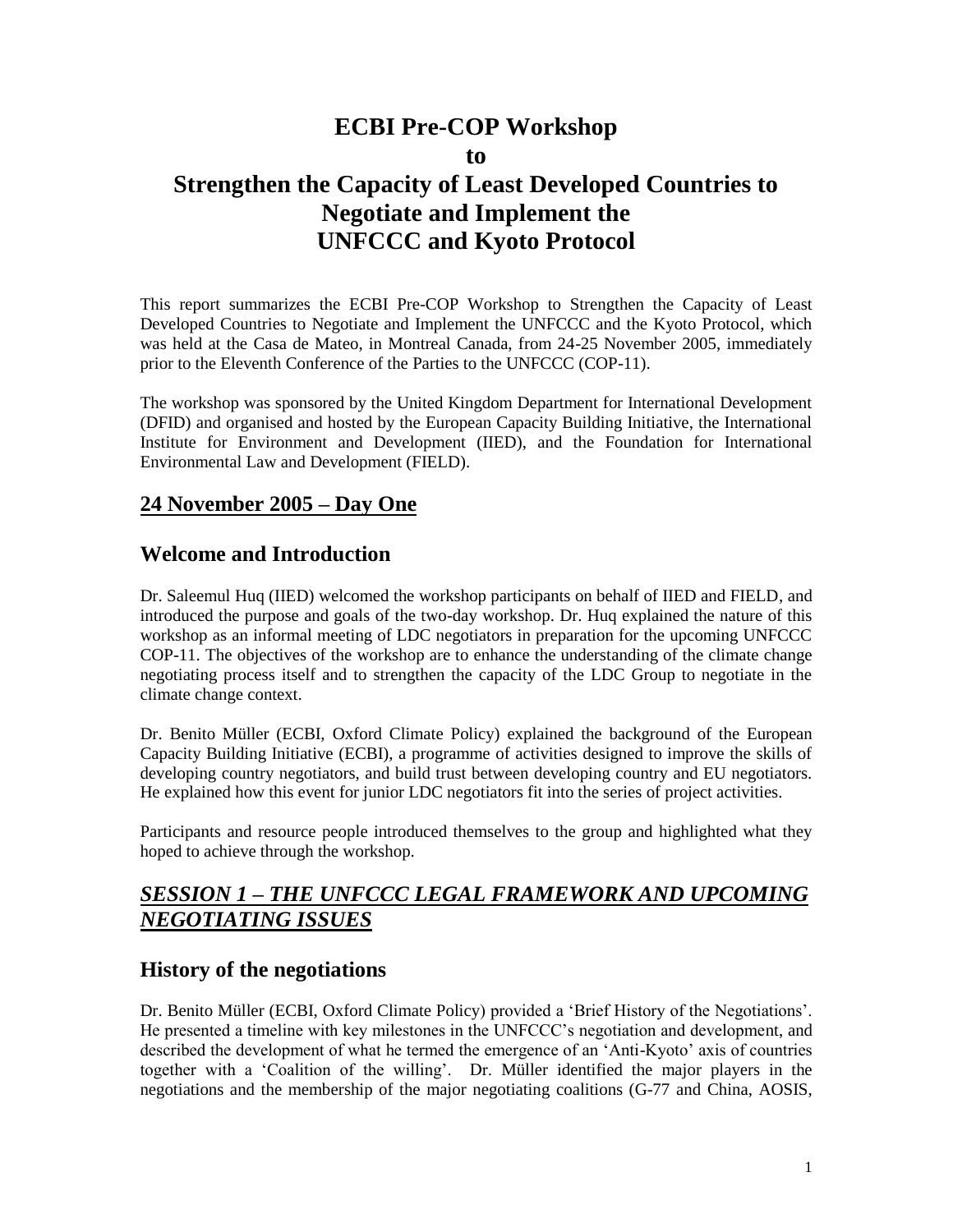OPEC). He highlighted the historical evolution of the various negotiating blocks, and their positions and strategies during the international climate change negotiations.

Dr Müller further addressed the dynamics surrounding Russian ratification of the Kyoto Protocol in November 2004, which triggered the entry into force of the Protocol in February 2005. After providing the background to Russia's ratification of the Kyoto Protocol, he turned to recent developments. These included the EU Emissions Trading Scheme, the Gleneagles Joint Declaration, the Asia-Pacific Partnership on Clean Development and Climate, the regional agreement in the north eastern United States to create an emissions trading market, the EU-China Partnership on Climate Change, and the conclusions of the UNFCCC Seminar of Government Experts. Dr. Müller set out the concerns of a number of major developing countries, including India and China, to highlight some of the challenges of future climate negotiations.

### **Brief Overview of the Legal Framework**

MJ Mace (FIELD) presented an overview of the UNFCCC and its basic legal framework. She covered Convention objectives, principles, basic commitments (mitigation, adaptation and reporting) and funding for Convention implementation. With respect to the Kyoto Protocol, she highlighted the different targets and assigned amounts for 2008-2012 taken on by Parties and the mechanics of the flexible mechanisms of the Kyoto Protocol. She stressed that under Article 3.9 of the Kyoto Protocol, the COP/MOP is to initiate consideration of second commitment period commitments in 2005. Participants discussed the possibility that some form of commitments for developing country Parties would be sought in the second commitment period, and that a series of workshops or seminars would be initiated at COP-11 to initiate discussions on the broadening and deepening of commitments.

### **Upcoming Issues for COP-11 and COP/MOP-1**

M.J. Mace (FIELD) explained that the upcoming session would be an historic event, as it represented not just the Eleventh Conference of the Parties to the UNFCCC (COP-11), but also the First Meeting of the Parties to the Kyoto Protocol (COP/MOP-1). At COP/MOP-1, the Parties would adopt the Marrakesh Accord decisions on the Kyoto flexible mechanisms, activating the rules for international emissions training, CDM, JI and the Kyoto Protocol's compliance system. She explained that there were four provisional annotated agendas that the UNFCCC Secretariat had posted on the web to assist Parties in preparing themselves for the negotiating session: (1) a COP-11 agenda for Convention issues; (2) a COP/MOP-1 agenda for Kyoto Protocol issues; (3) a SBSTA-23 agenda for both Convention and Kyoto Protocol issues; and (4) a SBI agenda for both Convention and Protocol issues. The annotated provisional agendas provide key information that can save a great deal of time in preparing on each issue, she noted, because they list key documents and the UNFCCC Secretariat's expectations for the action that may be taken on each agenda item.

Ms. Mace presented a calendar for the session as a whole that included pre-sessional meetings of expert groups, the G-77 meeting, high level sessions, SBI and SBSTA sessions and meetings of the COP and COP/MOP Plenary. She explained that the **COP agenda** would undertake three broad categories of business: adopt draft decisions forwarded from SB-22 and SB-23; refer certain issues to the relevant subsidiary bodies for further action; and take 'appropriate action' on other issues that did not warrant referral. She listed issues that could be expected to be taken up in each manner. The **COP/MOP** would address six key elements: adoption of Kyoto Protocol decisions, report of the CDM Executive Board, approval of the Compliance System, Adaptation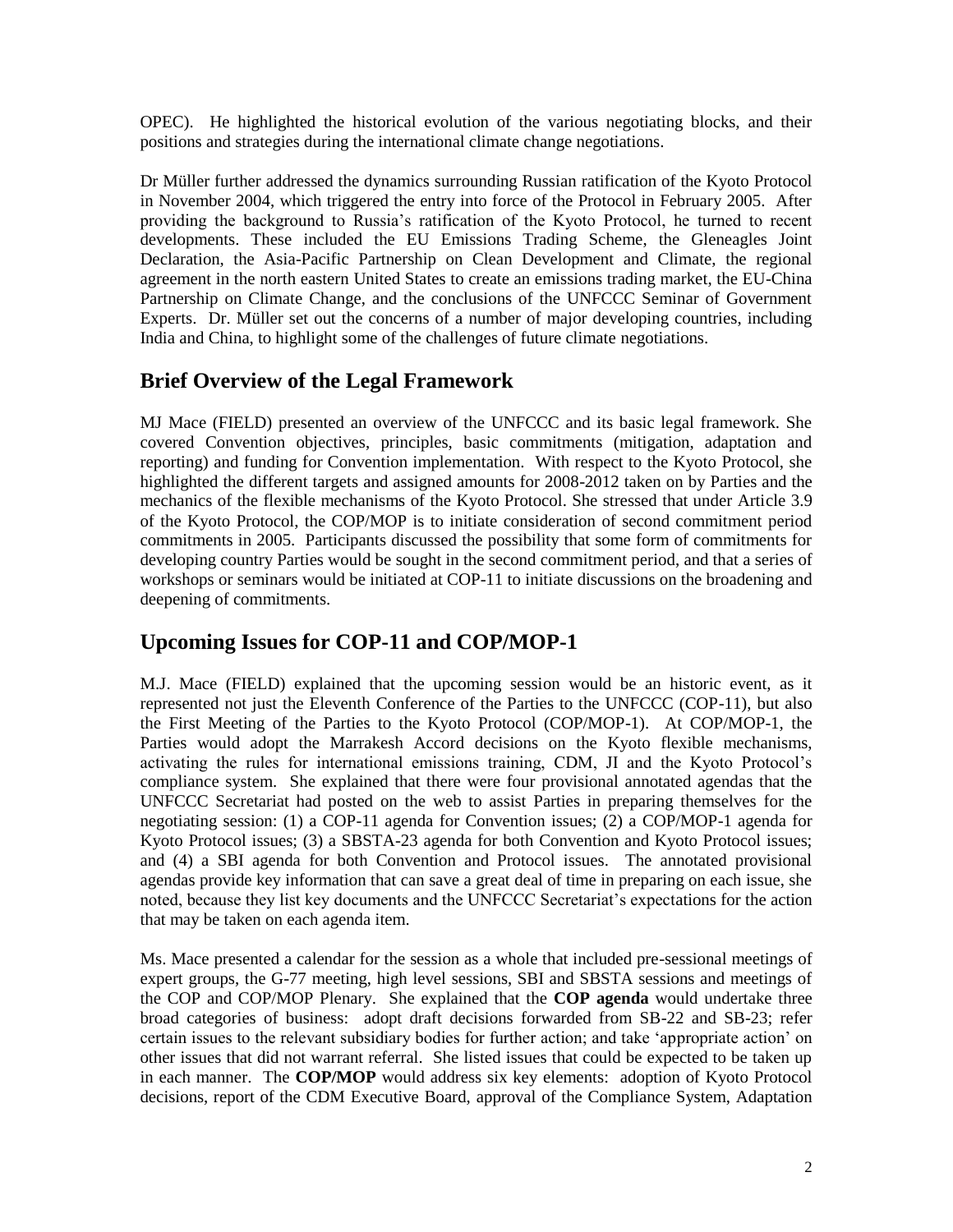Fund, election of members of the Compliance Committee, JI Supervisory Committee and CDM Executive Board, and future commitments under Article 3.9. For both COP and COP/MOP issues, she highlighted key areas of concern for LDCs.

### **LUNCH**

### *SESSION 2 – LDC MATTERS*

### **Capacity Building Within the UNFCCC and LDCs**

Richard Myungi (Tanzania) posed a number of key questions for participants on capacity building. He asked if the agreed capacity building framework had made any difference to LDCs so far? Are there are plans to make it work better? Is the GEF responding to the guidance given in this respect? Are LDC Parties taking advantage of available opportunities? What should be the negotiating approach of LDCs at COP 11?

He sketched out the history to this agenda item, explaining the context for the development of decision 2/CP.7. That decision established a comprehensive approach to capacity building, pulling together elements from a number of Convention articles and previous COP decisions. The capacity building framework is supposed to assist developing countries in implementing the UNFCCC and in participating in the Kyoto Protocol. It contains a number of provisions that relate directly to the needs of LDCs; and the commitments of Annex II Parties in this regard.

Some key focus for the upcoming COP 11 under SBI agenda item 8 discussions include the need for a timeframe for CC institutions to be in place and functional, a timeframe to the GEF for providing funding for institutional strengthening and other areas of importance to LDCs. He explained current challenges in accessing GEF funding for capacity building. Relevant issues include participation in discussions on Special Climate Change Fund and how it can be accessed for capacity building in LDCs; need for an expedited and streamlined approach to accessing the fund; need for the GEF to report on how it has adopted a streamlined and expedited approach in financing activities within the CB framework. Additional capacity building is needed in conjunction with participation in the Kyoto Protocol's flexible mechanisms.

### **Five-Year Work Programme on Adaptation**

Nagmeldin Goutbi Elhassan (Sudan) explained the IPCC background to this agenda item and how the UNFCCC process had considered the IPCC Third Assessment Report (2001) since SBSTA 15. He explained SBSTA's convening of a workshop to explore the results contained in the TAR and how these could facilitate the work of the Subsidiary Bodies and the COP, looking at both information from the TAR on risk analysis, and on risk management. He detailed outcomes of SBSTA 16, SBSTA 17, and SBSTA 18 on this issue, as well as the decisions taken at COP 9 and COP 10 that led to the development of the Five Year Work Programme.

He noted that the four general issues to be addressed by the Five-Year Work Programme include: methodologies, data and modelling; vulnerability assessment; adaptation planning, measures and action; and integration into sustainable development. SBSTA 22 began negotiation on a draft decision, based on the Chair's summary from a third in-session workshop, however work could not be completed. SBSTA 23 would consider and elaborate the draft decision from SBSTA 22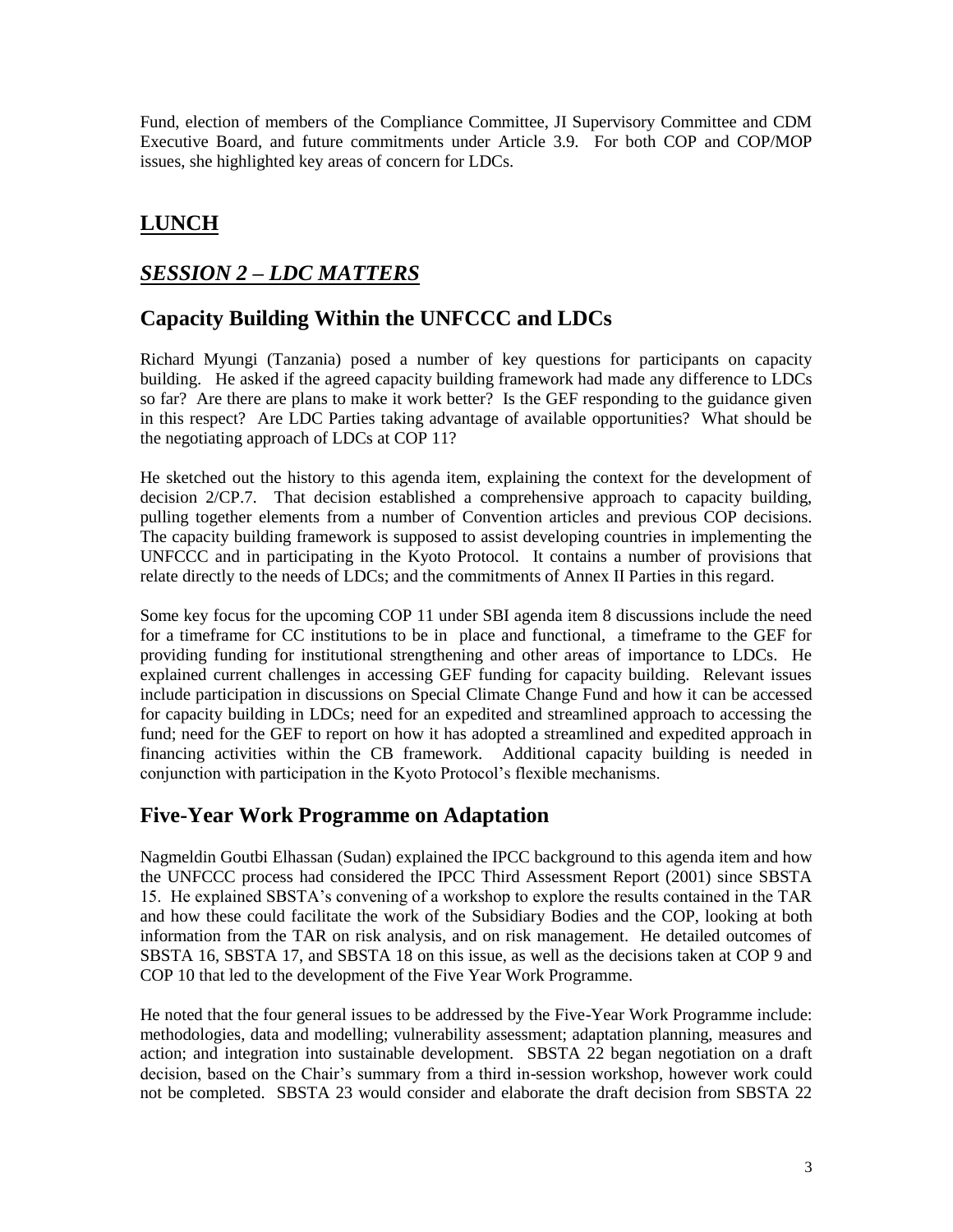and its annex, with a view toward a decision at COP 11. Mr. Elhassan concluded his presentation by highlighting that the presence of LDCs is weak in this agenda item, which can be used to facilitate financial and technical support of real life adaptation actions by the Convention. Adaptation is a need caused by global environmental problem and should be treated the same as mitigation. The UNFCCC should take primary responsibility for adaptation, though cooperation with other MEAs is important. Many good practices in adaptation are available now that can be applied and replicated, and the costs of adaptation will only increase if the global community waits.

### *SESSION 3 – SBI AND SBSTA ISSUES*

### **National Communications**

MJ Mace (FIELD) identified key documents that would be considered under the COP agenda items on Annex I and Non-annex I National Communications (NCs), and significant aspects of these documents for the upcoming negotiations. For Annex I Party NCs, these included Options for the review process, the Report on Annex I GHG Inventories from 1990 through 2003, and the Status Report on Annex I NCs. Participants considered the implications of the Report on Annex I GHG Inventories, which showed an aggregate Annex I trend of -5.9% in emissions since 1990, a reduction for countries with economies in transition of -39.6%; and a gain for non-EIT Annex I Parties over the same period of  $+9.2\%$ . Ms. Mace provided highlights of sectoral emission trends (transport, energy, bunker fuels), as well as the trends of individual Annex I Parties. With respect to Non-Annex I National Communications, she explained that the UNFCCC Secretariat had prepared thematic syntheses of the 122 Non-Annex I NCs submitted, and reviewed these categories of analysis.

### **CDM - current issues**

Ian Fry (Tuvalu) explained to participants a number of the elements of CDM Activity under the Marrakesh Accords, from project design, to validation and registration, to monitoring, to verification and certification. He then reviewed a number of the key issues that could be expected to arise at the upcoming session, based on the Report of the CDM Executive Board and the concerns of developed and developing countries in connection with utilisation of the CDM.

### **LULUCF issues: Papua New Guinea proposal, harvested wood products, Common Reporting Format (CRF)**

Ian Fry (Tuvalu) addressed a range of issues related to land use, land use change and forestry under the Convention and Kyoto Protocol. These included Papua New Guinea's proposal for compensation for avoided deforestation, Annex I Parties' proposals for how to address carbon stocks that are traded in harvested wood products, and the Common Reporting Format for LULUCF activities. He reviewed submissions that had been made on these issues, explained how LULUCF activities are currently accounted for within the Convention process, reviewed the views that had been submitted by Parties on the above issues, and discussed with participants the challenges that these difficult issues pose for ensuring real GHG reductions and the transparent reporting of GHG emission trends.

### *COFFEE/TEA BREAK*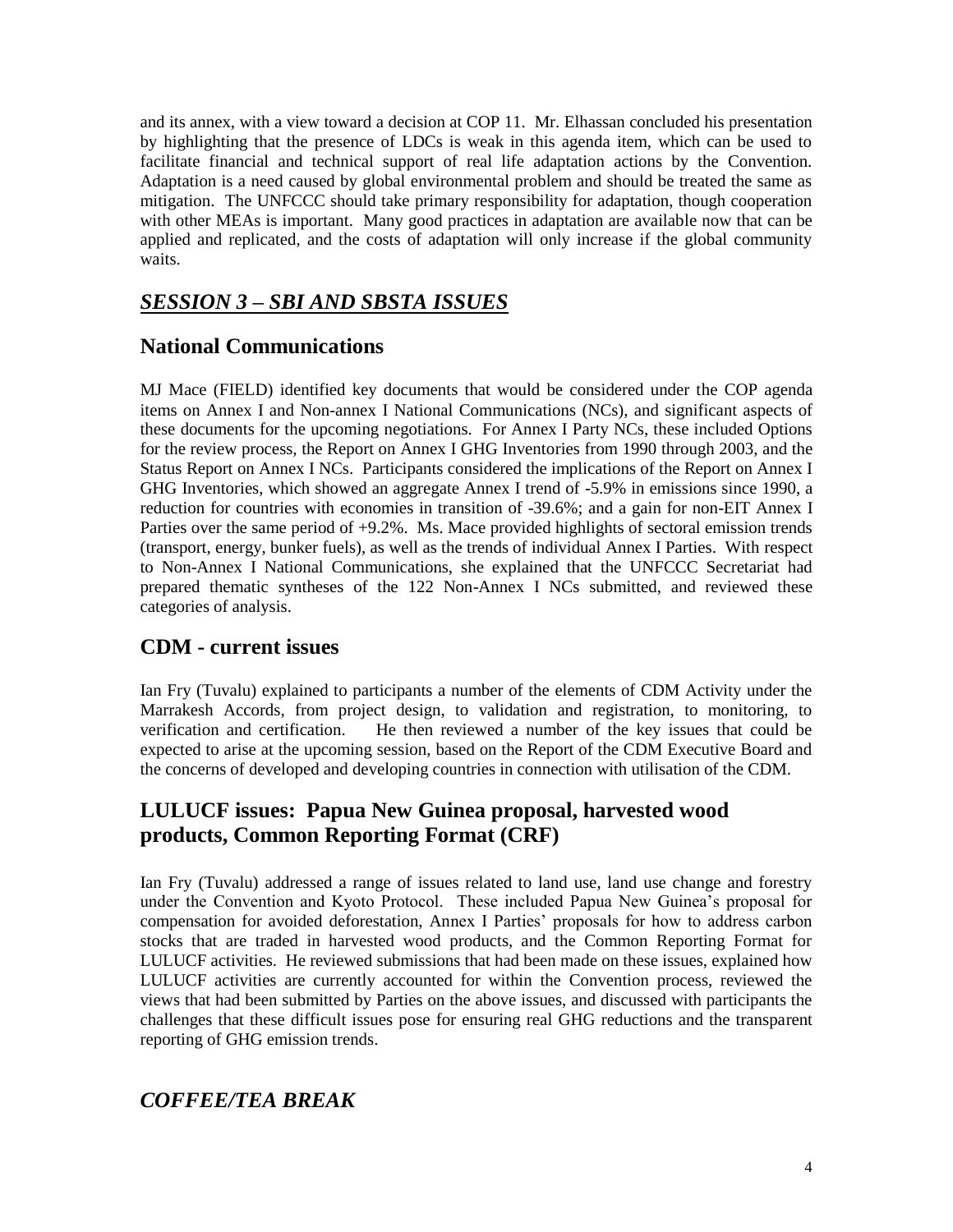### *SESSION 4 - SBI / SBSTA ISSUES CONTINUED*

### **Financial Matters – Report of the GEF, Adaptation Fund, SCCF**

M.J. Mace (FIELD) explained developments on adaptation funding since COP-10, including negotiations on the Special Climate Change Fund and LDC Fund. She also explained the GEF's new Resource Allocation Framework (RAF), and the relationship of the RAF to funding for mitigation and adaptation activities at the national and regional levels. Ms. Mace described the role of the Overall Performance Study of the GEF and its specific findings on adaptation funding and responsiveness to LDC needs. Participants discussed their experiences with the GEF, and their expectations for the GEF-4 replenishment, LDC Fund, SCCF and Adaptation Fund.

### **Synergies – Biodiversity and Climate Change**

Linda Siegele (FIELD, Biodiversity and Marine Resources Programme), updated participants on the work being done in the three Rio Conventions (UNFCCC, CBD, CCD) to address the interlinkages among the natural regimes they regulate. She laid out the rationale for enhancing co-operation among the Conventions, reviewed the work done to date, including that of the CBD's technical expert group on biodiversity and climate change, and explained the role of the Joint Liaison Group (JLG). Ms. Siegele outlined options for further collaboration but highlighted the challenges that could arise, especially at the national and local levels. Participants discussed the status of the JLG Options paper.

### **Procedures and Mechanisms on Compliance**

M.J. Mace (FIELD) provided context for the COP/MOP's consideration of the legal form of adoption of the Procedures and Mechanisms on Compliance agreed in the Marrakesh Accords in decision 24/CP.7. She explained that while procedures and mechanisms had been agreed in 2001, the decision had been referred to COP/MOP 1 for adoption, but without agreeing on the specific legal form of adoption (ie., decision, amendment, other) . Options included adoption of decision 24/CP.7 as a decision, adoption as an amendment to the Kyoto Protocol (Saudi Arabia's proposal), or adoption as a decision with work toward an amendment. Approval in some form is needed to establish the Compliance Committee and allow flexible mechanisms, including the CDM, to go forward. Participants discussed the potential dynamic of discussion on these issues within the group of developing countries, as well as the role of the Compliance Committee's enforcement and facilitative branches. The consequences for non-compliance agreed under decision 24/CP.7 were also discussed.

### **LDC Group**

The Chair of the LDC Group, Mohammad Reazuddin, from Bangladesh, introduced himself to the workshop group and spoke on the role of the LDC group in the negotiations. He mentioned issues of particular relevance to the LDCs and the importance of co-operating and working together as a group where appropriate in the negotiations. He also made himself available to the LDC negotiators for further discussion during the workshop and the rest of the COP.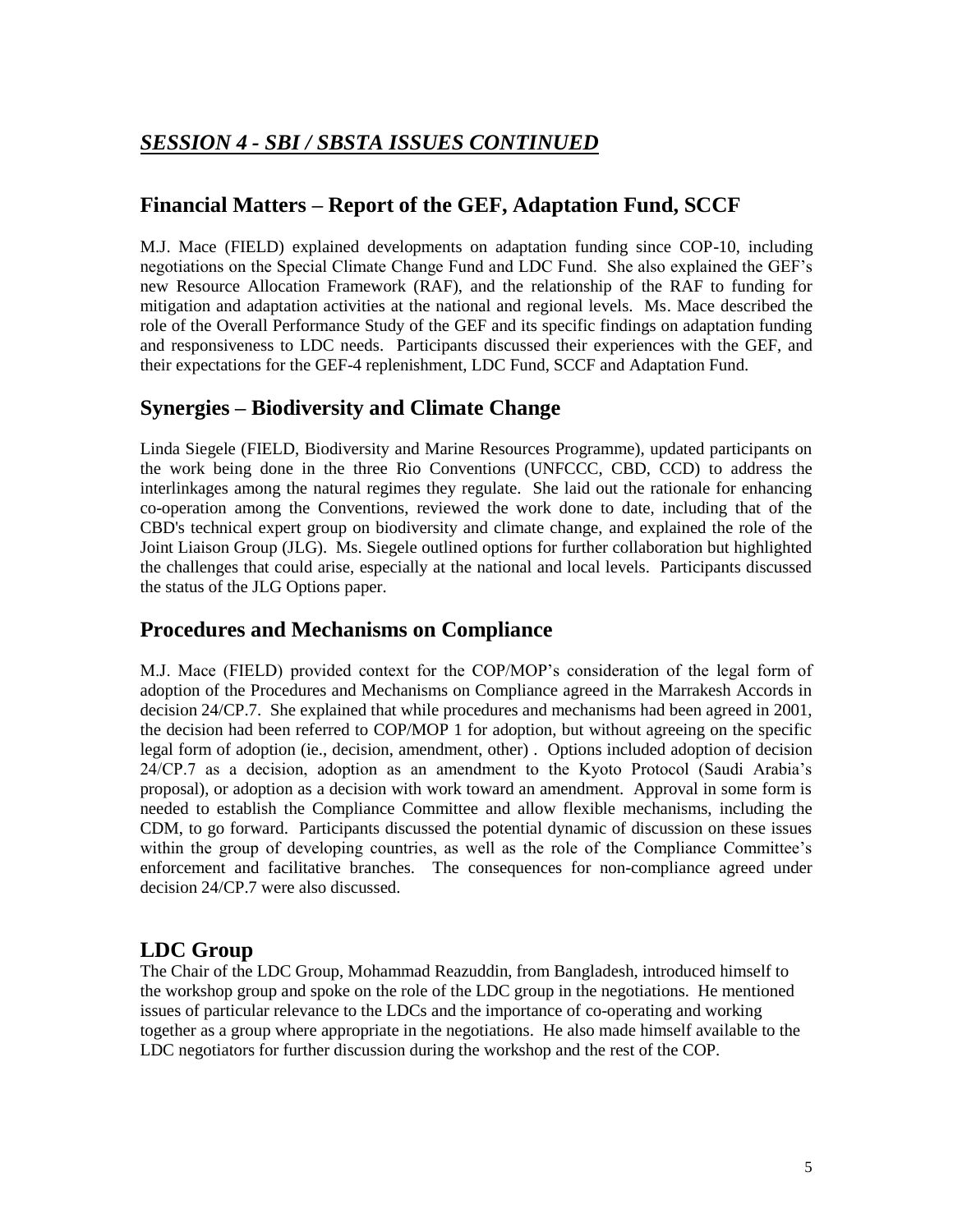### **25 November 2005 – Day Two**

### *SESSION 5 - NEGOTIATION SKILLS AND STRATEGIES*

### **Strategies for COP Preparation**

M.J. Mace (FIELD) distributed a chart setting out key substantive issues on the SBI and SBSTA agendas for the 23rd Session of the Subsidiary Bodies. The chart contained agenda item numbers, and provided references to related Convention and Kyoto Protocol articles. She explained ways negotiators might use such a chart, together with the provisional annotated agendas for the COP, SBI and SBSTA meetings to prioritize relevant issues. She further stressed that once priority issues are selected, it is necessary to prepare for the negotiations by reviewing newly-issued documents and related background decisions and documents. Participants discussed strategies for UNFCCC negotiation preparation, including: ways to prepare nationally and regionally for negotiations; and the development and distribution of positions, submissions, briefing documents and meeting reports between international negotiating sessions.

### **Briefing Exercise on Key Substantive Issues Relevant to LDCs**

After an introduction to the briefing exercise, participants were placed in small groups of 2-3. Each group worked together to prepare a briefing note for a particular issue on the upcoming COP-11 or COP/MOP-1 agenda (e.g., technology transfer, capacity building, research and systematic observation, national communications, matters relating to LDCs, Special Climate Change Fund, Adaptation Fund, Report of the GEF, Report of the CDM Executive Board, etc.). Participants used the relevant SBI, SBSTA, COP-11 or COP/MOP-1 provisional annotated agenda, as well as copies of the related documents referenced in the annotated agenda, reports from the previous meetings of the UNFCCC subsidiary bodies, and a model briefing note. Packets containing key documents and a list of key questions were distributed to facilitate the groups' work.

Linda Siegele, M.J. Mace and Ian Fry circulated, to assist participants in locating relevant portions of background documents to prepare their briefings. After completing their written briefings, each small group reported back to group as a whole. Participants explained the background of the issue and what could be expected to occur at the upcoming session. They highlighted key issues, and presented possible recommendations. This led to further discussions on each of these agenda items.

### *SESSION 6 – NEGOTIATING SKILLS AND STRATEGIES II*

Ian Fry (Tuvalu) opened the session with a discussion of the importance of close attention to negotiating language and context, and the challenge this presents for non-native English speakers. Using the *Diploclimatic Passport* he had prepared for the workshop, together with a series of power point presentations, Mr. Fry gave useful tips and tools for making interventions, discussed the distinction between preambular language and decision text, and provided examples of negotiating language that can be viewed as 'slippery' in certain negotiating contexts. He explained the coding used in UNFCCC documents.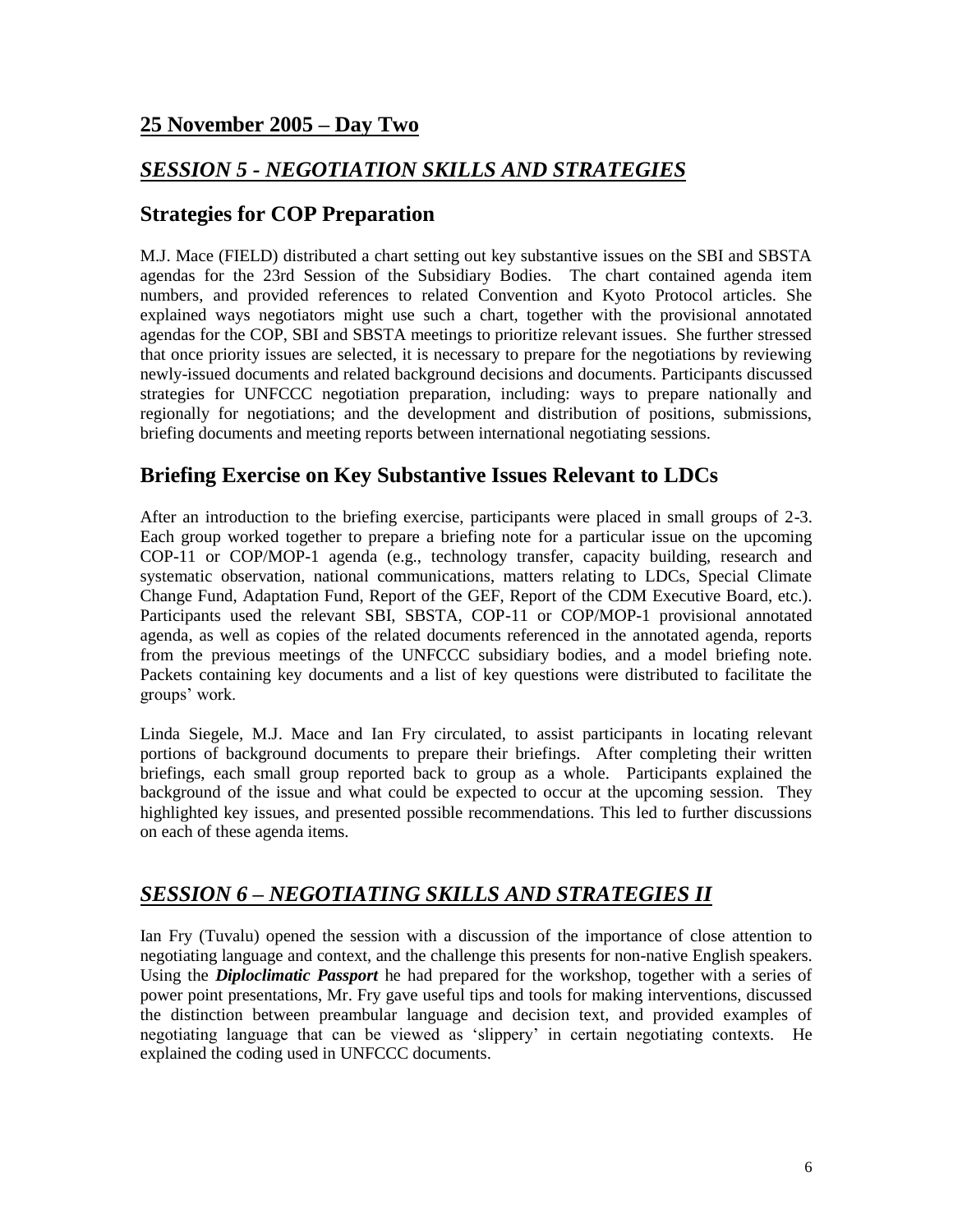Mr. Fry additionally explained some of the challenges in using Ministers effectively in the negotiating process, and strategies that can be used to best manage Ministers' time. He laid out the various types of meetings that are held during the negotiations (e.g., plenary, contact group, friends of the chair), and provided a series of tips for gaining support for positions from other constituent groups. Prior to concluding the session, he explained the composition of the various coalitions in the climate negotiations, in preparation for the afternoon's simulated negotiating exercise.

### **LUNCH**

### *SESSION 7 – SIMULATED NEGOTIATION EXERCISE*

### **Simulated Negotiation Exercise – Five Year Work Programme on Adaptation**

Participants next engaged in a simulated negotiating session, using an issue on the upcoming COP 11 agenda – the development of the Five Year Work Programme on Adaptation. When participants returned from lunch, the workshop room had been set up in mock negotiating format, with country flags for all participants. Participants were paired. Each group was assigned a fictitious country and given a few paragraphs explaining its assigned country's negotiating goals on this agenda item. Each country was assigned to a negotiating bloc (e.g., AOSIS, OPEC, JUSCANZ, EIG, EU) and spokespersons were named for each bloc.

Participants first prepared opening plenary statements, using the Diploclimatic Passport that had been distributed and the distributed country positions, with assistance from resource persons. Following plenary statements, countries met in their negotiating blocs to develop group positions. Each country's representatives were encouraged to present their country's position to the group, and to have that position reflected in the group's ultimate negotiating position. Participants then reconvened in a plenary session. Spokespersons for each group articulated their group's position in opening plenary statements.

The group then negotiated decision text, using modified negotiating text carried forward to COP 11 from the May 2005 subsidiary body negotiations on this agenda item. Using power point, language was deleted and inserted from the draft negotiating text until the text was complete.

### *SESSION 8 – FINAL PLENARY SESSION AND WRAP UP*

Dr. Huq encouraged participants to choose a specific negotiating agenda item to follow, assist colleagues in the LDC Group in taking positions on these issues, and work together to share information both within the LDC Group and with other groups that share common interests. He encouraged participants to meet among themselves during the breaks and evenings to share progress. As an outcome from the workshop, he hoped there would be greater participation in LDC Group meetings, active individual participation in assisting the LDC Group on particular issues, and interventions from the floor on behalf of the LDC Group. He noted that a questionnaire on the workshop's structure and contents would be circulated, and encouraged feed back from all participants.

Dr Huq, on behalf of IIED, and M.J. Mace of FIELD, thanked the participants and resource people for their hard work and wished everyone well in the upcoming negotiations.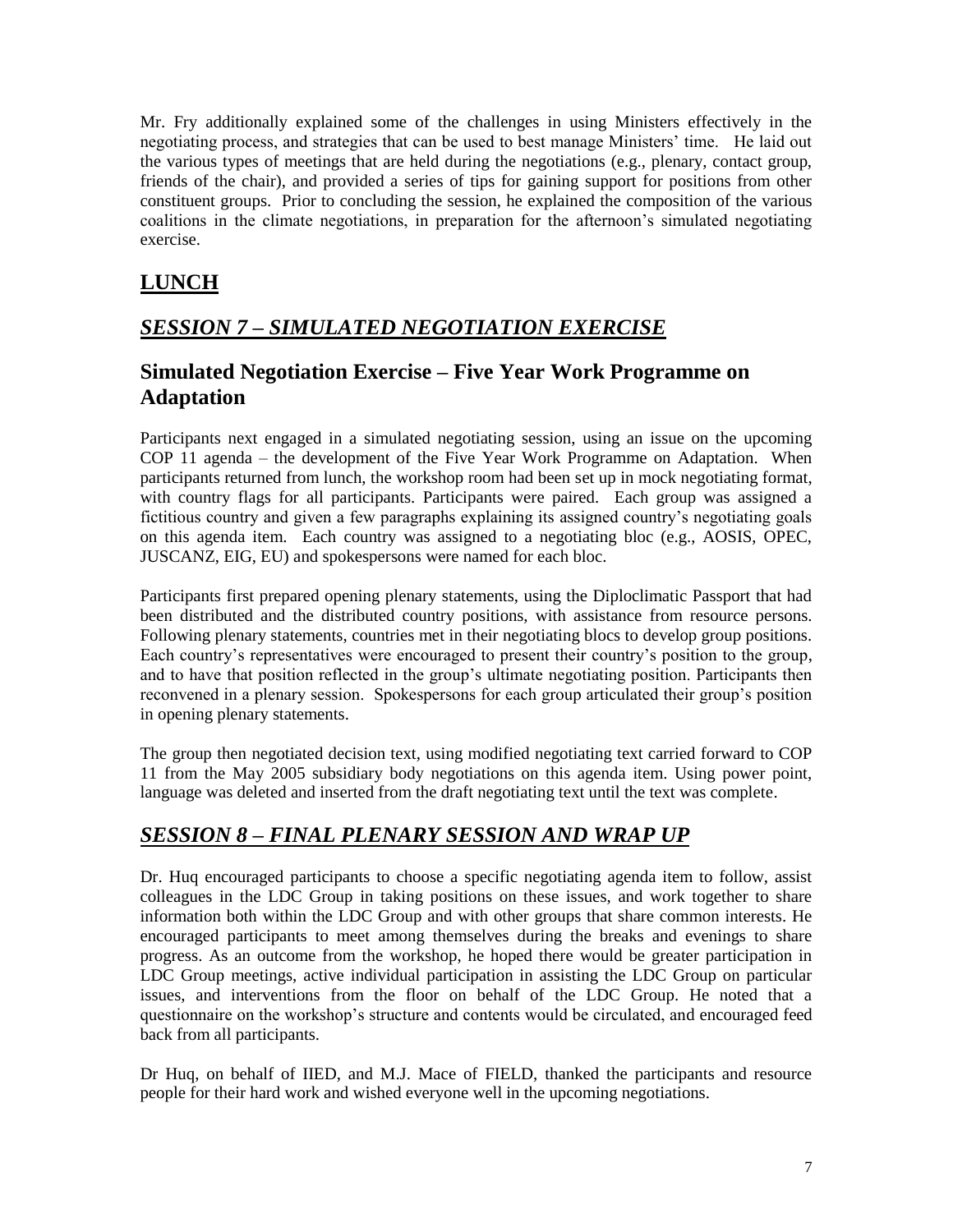#### **POST WORKSHOP**

During the COP, a number of the workshop participants whose travel to Montreal had been funded by the project were invited to have an informal evening to get some feed-back on how things were going in the negotiations. They all expressed a great deal of enthusiasm and felt that they were able to follow the negotiations much more effectively as a result of their attendance at the Pre-COP Workshop.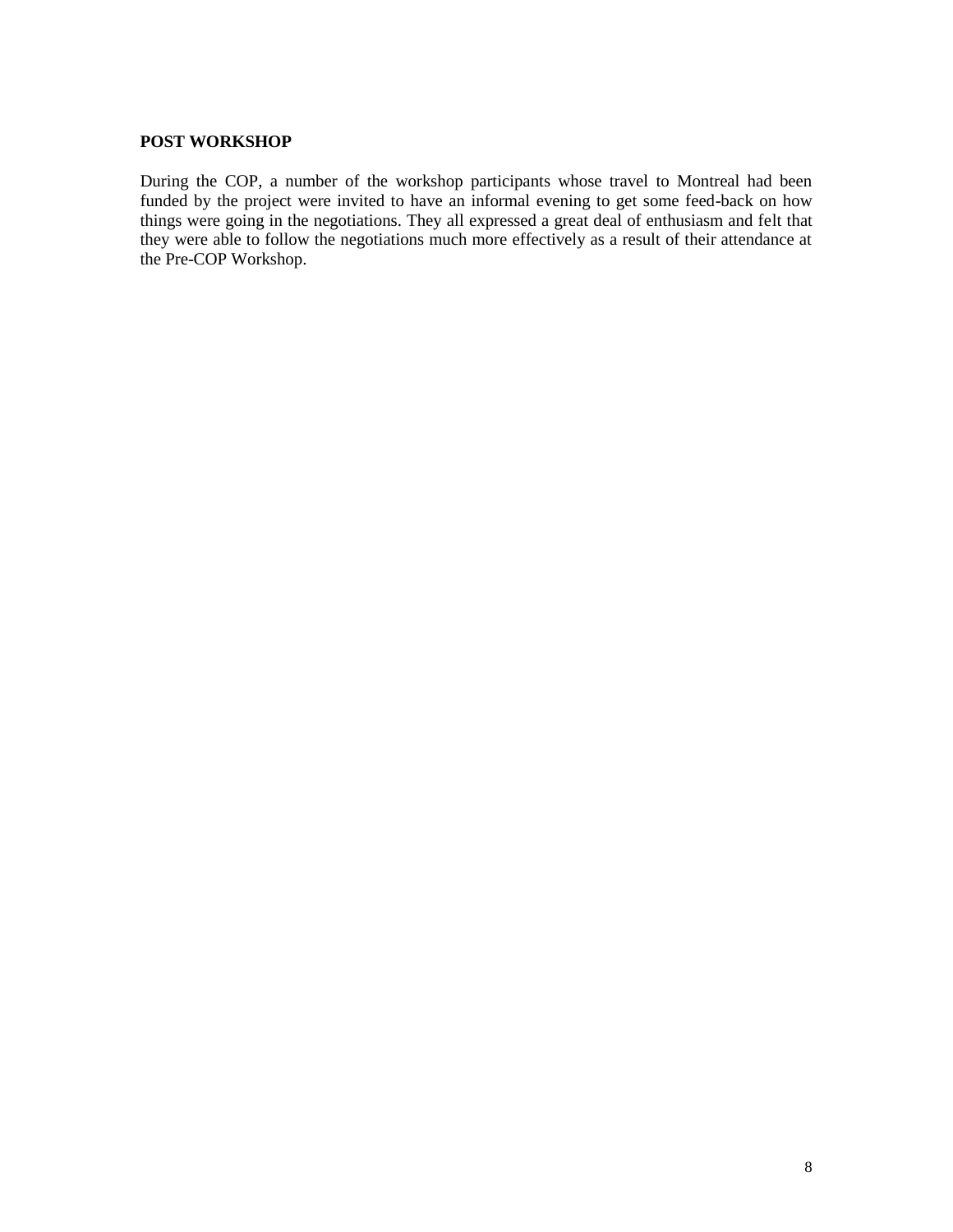# **Workshop Agenda**

### **Day One: 24 November 2005**

**9:00 Registration** 

#### **9:30-9:50 Introduction (Saleemul Huq)**

Introduction to purpose and goals of the workshop; roundtable introduction of participants.

#### **9:50-11:00 The UNFCCC legal framework and upcoming negotiating issues**

**Presentation 1:** History of the negotiations (Benito Müller, OCP) **Presentation 2**: Brief Overview of Legal Framework; calendar for COP-11 key agenda issues (MJ Mace, FIELD)

#### *COFFEE/TEA BREAK (11:00-11:30)*

#### **11:30-13:00 Session 2 LDC matters**

**Presentation 3**: Richard Muyungi (Tanzania) – capacity building **Presentation 4**: Nagmeldin Ehsan (Sudan) - five-year work programme on adaptation

#### *LUNCH (13:00-14:00)*

**14:00-15:30 Session 3 SBI / SBSTA items** 

**Presentation 1**: National Communications (MJ Mace)

**Presentation 2**: CDM - current issues (Ian Fry)

**Presentation 3**: LULUCF issues: Papua New Guinea proposal, harvested wood products, CRF reporting (Ian Fry)

#### *COFFEE/TEA BREAK (15:30-16:00)*

**16:00-18:00 Session 4 SBI / SBSTA items**

**Presentation 1:** Adaptation Funding – the four funds and GEF developments (MJ Mace) **Presentation 2:** Interlinkages biodiversity and climate (Linda Siegele, FIELD) **Presentation 3:** Compliance issues (MJ Mace)

#### *DINNER (19:00) Venue: Hotel La Tour Centre Ville*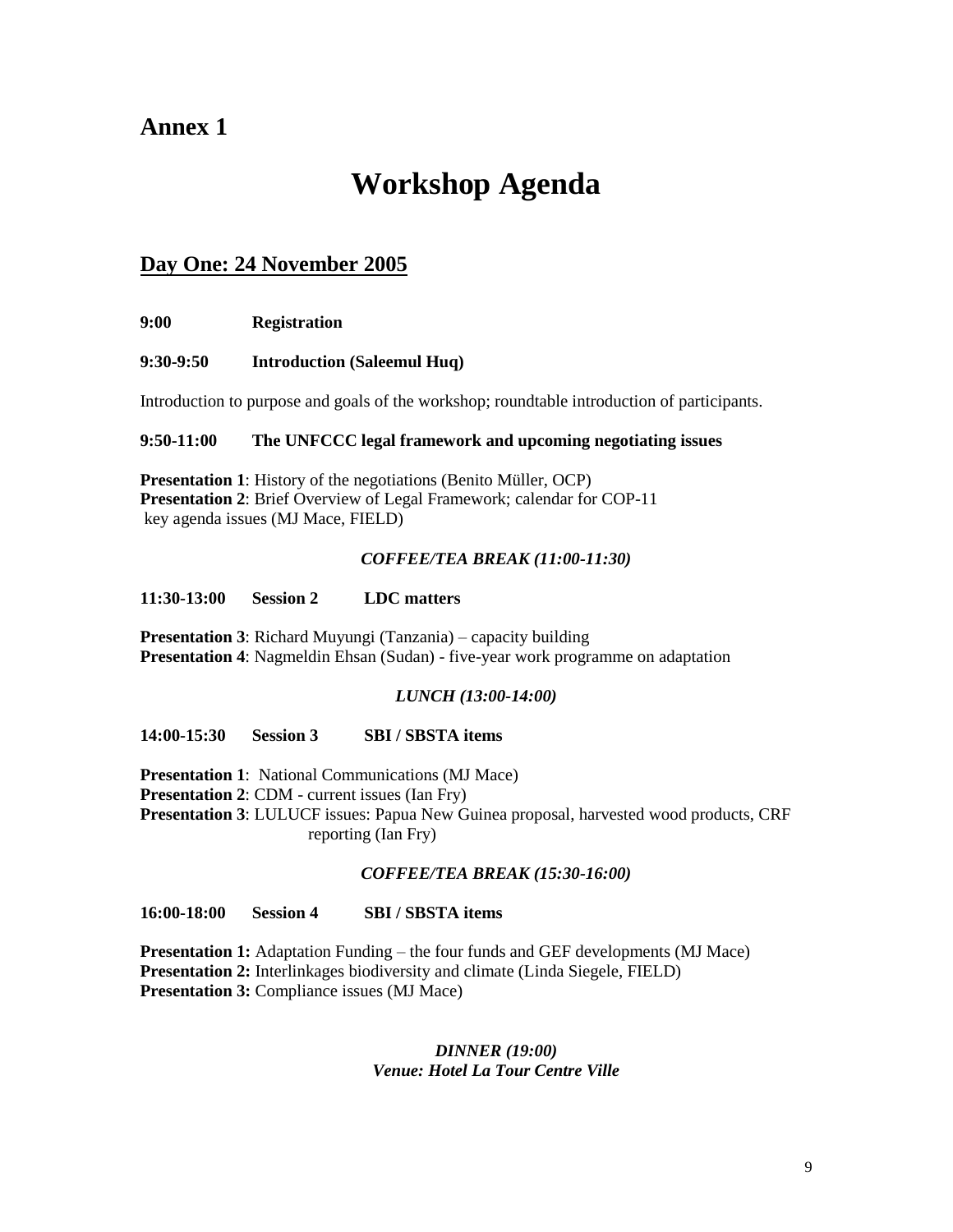### **Day Two: 25 November 2005**

#### **9:00-10:30 Session 5 Negotiation skills and strategies I – preparation of briefing notes for ministers** - **MJ Mace and Linda Siegele (FIELD) and Ian Fry (Tuvalu)**

**Presentation**: Discussion on strategies for UNFCCC negotiation preparation, including: ways to prepare nationally and regionally for UNFCCC negotiations; development and distribution of positions, submissions, briefing documents and meeting reports between international negotiating sessions; existing regional structures and information exchange networks useful for facilitating and coordinating group positions.

**Exercise**: Each participant will prepare a briefing note based on a chosen agenda item, using the relevant SBI or SBSTA provisional annotated agenda, copies of the referenced FCCC documents, the SB-22 Report and the model briefing outline provided. Participants will present their briefing notes to all participants at the end of the session.

#### *COFFEE/TEA BREAK (10:30-11:00)*

#### **11:00-13:00 Session 6 Negotiation skills and strategies II** - **Ian Fry (Tuvalu)**

This session will discuss negotiating skills and strategies in the UNFCCC context, players involved in the negotiations, and useful tips and tools for the preparation of ministerial statements, interventions and drafting language. Participants will be introduced to the negotiating exercise and prepare plenary statements.

#### *LUNCH (13:00-14:00)*

#### **14:00-16:00 Session 7 Simulated negotiation exercise** - **Ian Fry (Tuvalu) and MJ Mace (FIELD)**

Continuing from session 6, this session will involve further simulated negotiating exercises based on climate change issues and involve role-play.

#### *COFFEE/TEA BREAK (16:00-16:30)*

#### **16:30-18:00 Session 8 Final plenary session and wrap up** - **Saleemul Huq (IIED) and MJ Mace (FIELD)**

Participants will be invited to develop recommendations for a forward looking work-plan containing specific activities that will further enhance the capacity of LDCs to effectively participate in climate change negotiations. Outcome of the breakout session will be presented in the final plenary. Way forward and closing summary.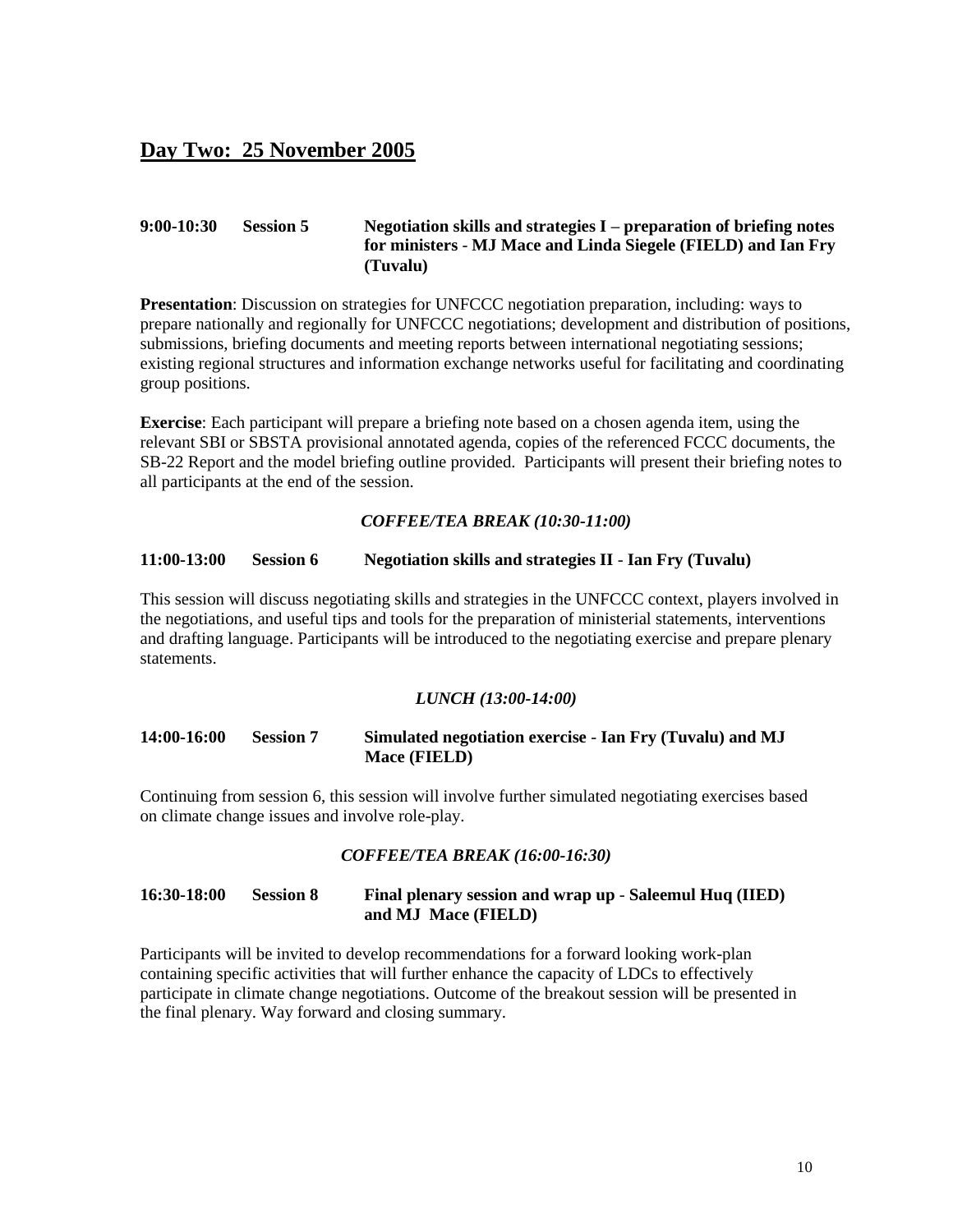## **Documents Distributed to Participants**

- 1. Agenda for workshop
- 2. Eleventh Conference of the Parties Provisional Agenda and Annotations
- 3. COP / MOP 1 Provisional Agenda and Annotations
- 4. Subsidiary Body for Implementation Provisional Agenda and Annotations
- 5. Subsidiary Body for Scientific and Technological Advice Provisional Agenda and Annotations
- 6. Report of the Subsidiary Body for Implementation (and Addendum)
- 7. Report of the Subsidiary Body for Scientific and Technological Advice (and Addendum)
- 8. IISD Summary of COP-10 December 2004
- 9. IISD Summary of prior sessions of the Subsidiary Bodies of the UNFCCC May SB 22 session
- 10. Report on the national greenhouse gas inventory data from Annex I Parties for the period 1990-2003
- 11. GEF Report to COP 11
- 12. GEF Resource Allocation Framework
- 13. Implementing the GEF Resource Allocation Framework
- 14. Operational Guidelines for the Strategic Priority "Piloting an Operational Approach to Adaptation" (SPA)
- 15. Status Report on the Least Developed Countries Fund for Climate Change and the Special Climate Change Fund
- 16. The Saudi proposal
- 17. 1992 United Nations Framework Convention on Climate Change
- 18. 1997 Kyoto Protocol
- 19. Diploclimatic Passport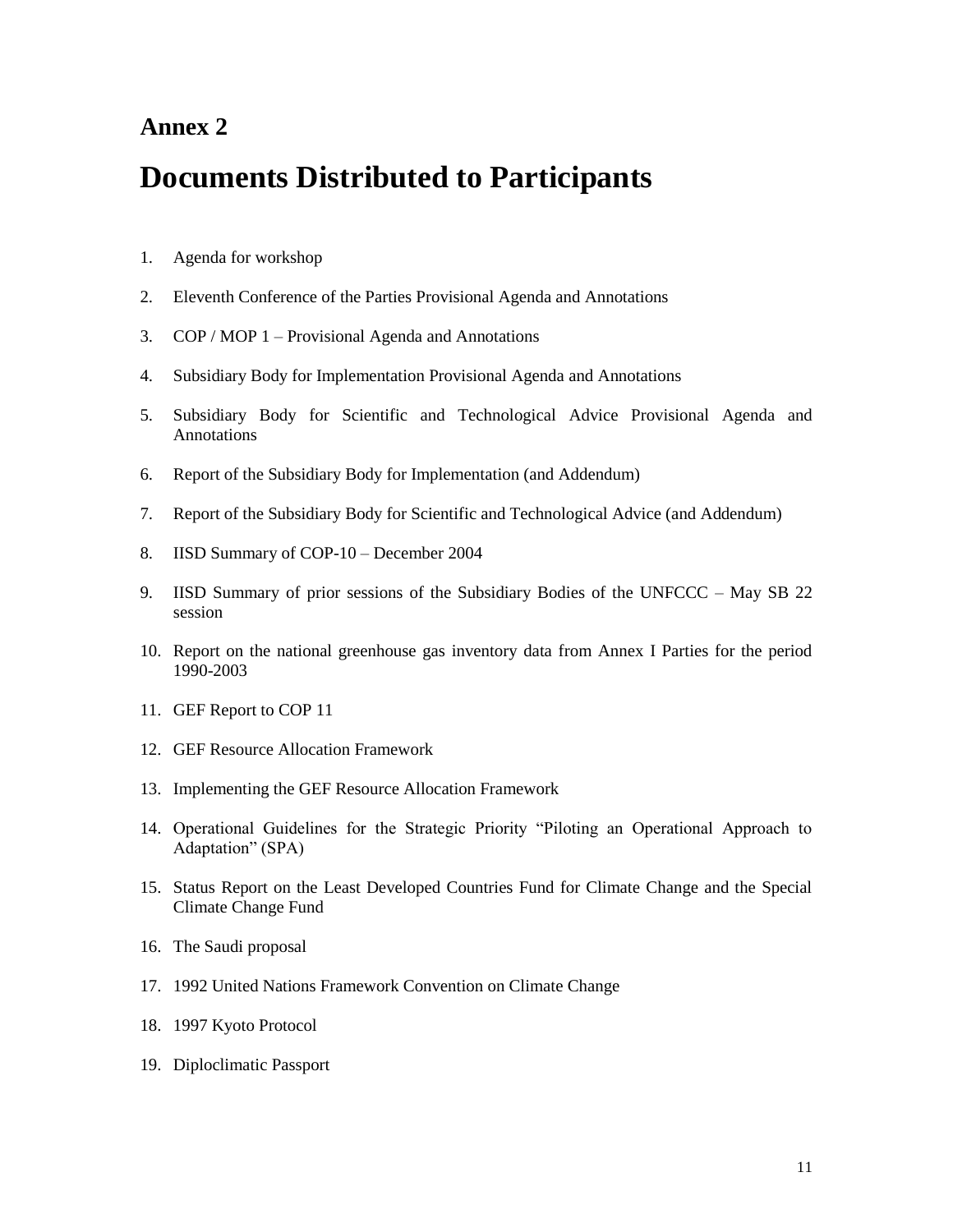# **Workshop Participants**

|                   | <b>Name</b>                                | Country             |
|-------------------|--------------------------------------------|---------------------|
| 1.                | Mohammad Reazuddin                         | Bangladesh          |
| 2.                | Mirza Shawkat Ali                          | Bangladesh          |
| 3.                | Jeanne Josette ACACHA AKOHA                | Benin               |
| 4.                | Lobzang Dorji                              | Bhutan              |
| $\overline{5}$ .  | M. Honadia Mamadou                         | <b>Burkina Faso</b> |
| 6.                | <b>Traore Alain Edouard</b>                | <b>Burkina Faso</b> |
| 7.                | PA Ousman Jarju                            | Gambia              |
| 8.                | Amie Jarra de Clercq                       | Gambia              |
| 9.                | M. Alexandre Cabral                        | Guinea Bissau       |
| 10.               | M. Sylla Joseph                            | Guinea              |
| 11.               | Mr Randriasandratana Germain               | Madagascar          |
| 12.               | Rakotondrasoa Norbert                      | Madagascar          |
| $\overline{13}$ . | Amjad Abdulla                              | Maldives            |
| 14.               | Mr. Hussain Naeem                          | Maldives            |
| 15.               | Mama Konate                                | Mali                |
| 16.               | Birama Diarra                              | Mali                |
| 17.               | Mme Bako Safi Solanke                      | Niger               |
| 18.               | Mr Hassane Saley                           | Niger               |
| 19.               | Peniamina D Leavai                         | Samoa               |
| 20.               | Anne Rasmussen                             | Samoa               |
| 21.               | Abie E Kamara                              | Sierra Leone        |
| 22.               | Chanel Iroi                                | Solomon Islands     |
| 23.               | Douglas Yee                                | Solomon Islands     |
| 24.               | Sumaya Ahmed ZakiEldeen                    | Sudan               |
| 25.               | Moussa Tchitchaou                          | Tchad               |
| 26.               | Monsieur Bougonou Kouassivi DJERI-ALASSANI | Togo                |
| 27.               | Tomyeba Komi                               | Togo                |
| 28.               | Ian Fry                                    | Tuvalu              |
| 29.               | Anwar Abdulaziz Noaman                     | Yemen               |
| 30.               | Fahmi Binshibrag                           | Yemen               |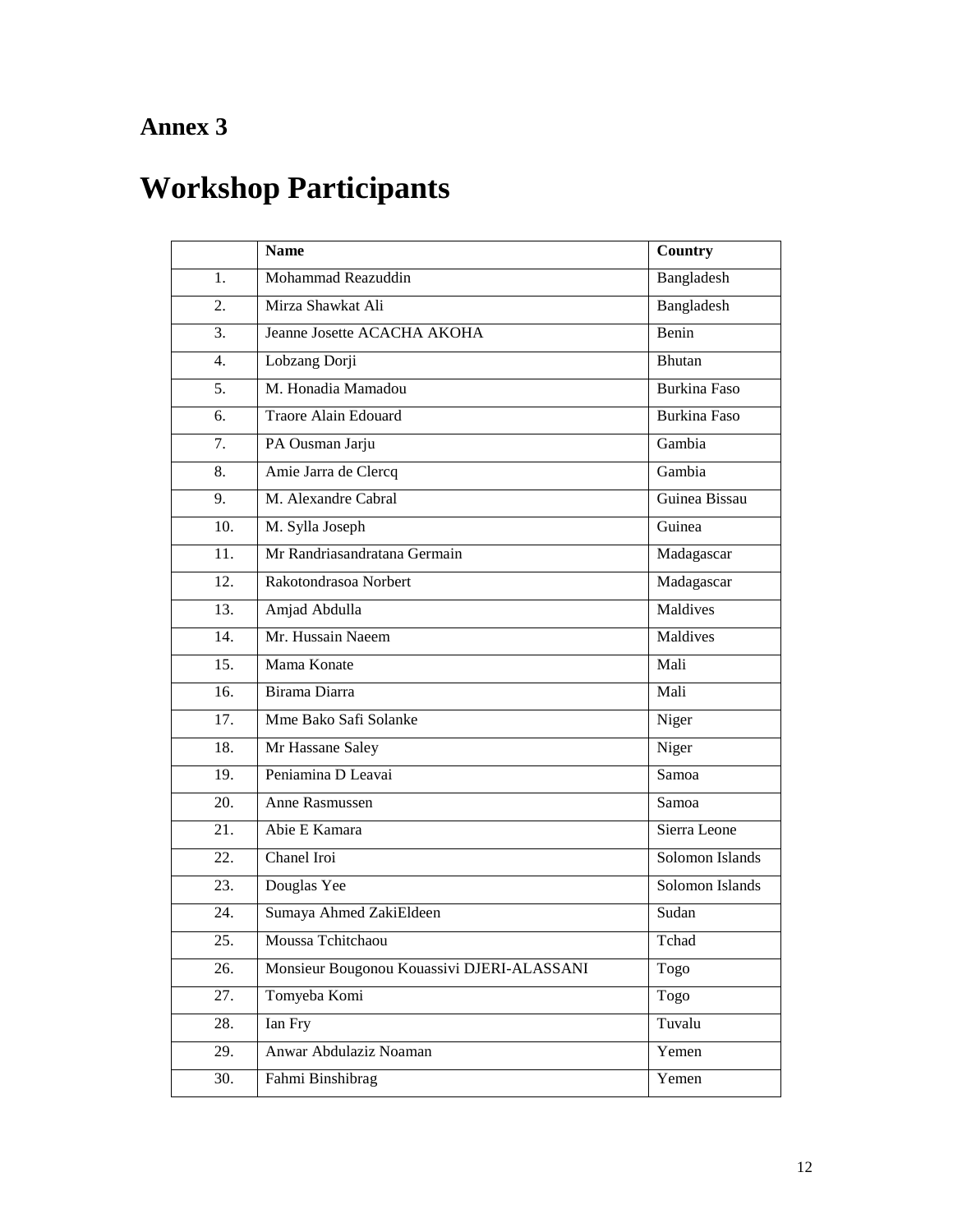# **Resource Persons**

| Saleemul Huq              | International Institute for Environment and<br>Development (IIED), UK                                       |
|---------------------------|-------------------------------------------------------------------------------------------------------------|
| <b>MJ</b> Mace            | Foundation for International Environmental Law<br>and Development (FIELD), UK                               |
| Linda Siegele             | Foundation for International Environmental Law<br>and Development (FIELD), UK                               |
| Ian Fry                   | <b>International Environmental Adviser</b><br>Environment Division, Office of the Prime<br>Minister, Tuvalu |
| <b>Benito Müller</b>      | Oxford Climate Policy (OCP), UK                                                                             |
| Richard Myungi            | United Republic of Tanzania                                                                                 |
| Nagmeldin Goupti Elhassan | HCENR, Sudan                                                                                                |
| Mohammad Reazuddin        | LDC Group Chair                                                                                             |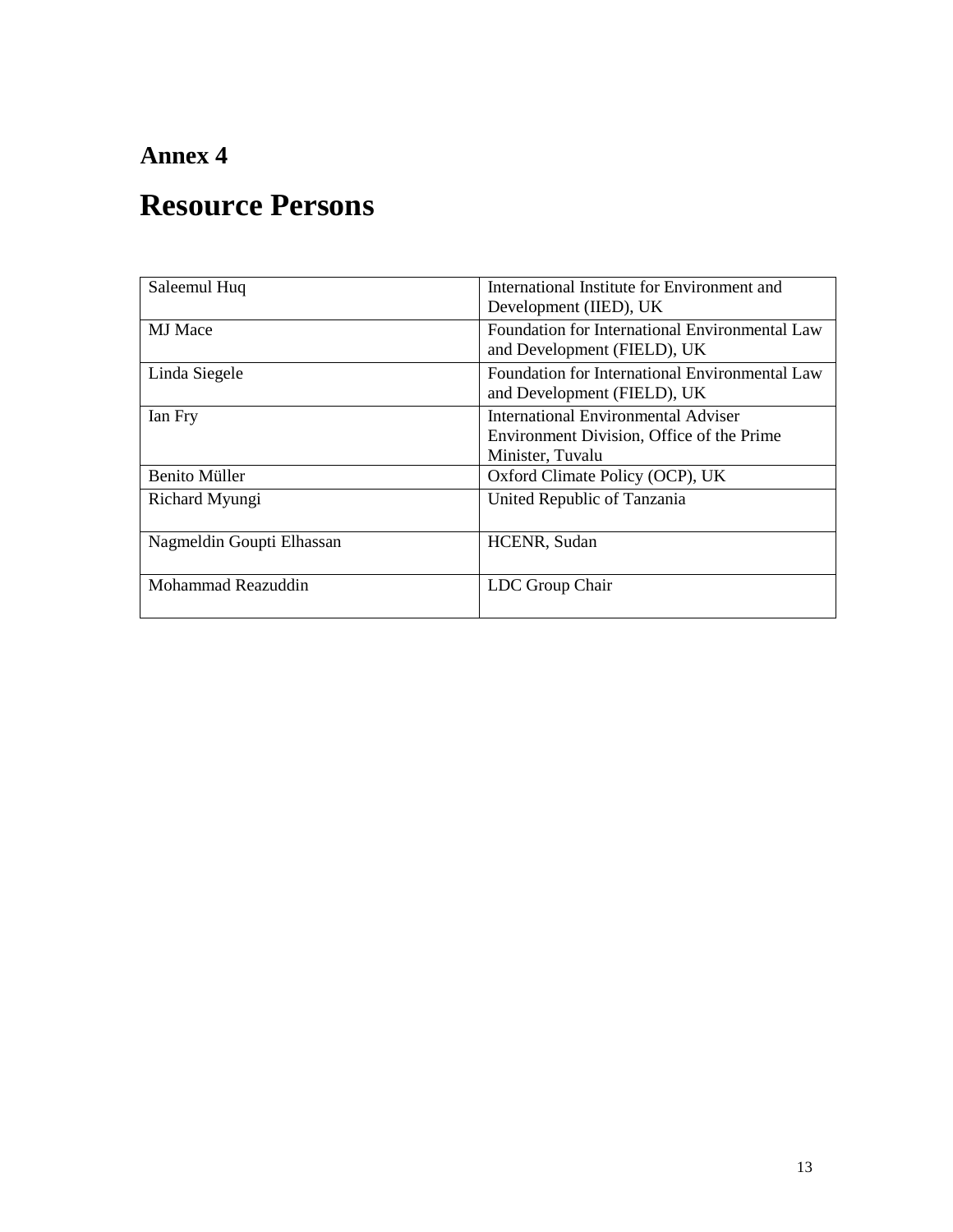# **Feedback on the Workshop**

**At the end of the workshop, a questionnaire was circulated to all workshop participants. The 15 responses received are set out below.** 

- **1. Length of the workshop: was it the right length? If not, should it have been shorter or longer?** 
	- $\bullet$  Yes, right length  $(10)$
	- Longer  $(3)$
	- Longer (maybe  $2-4$  days)  $(1)$
	- Longer (for  $3 \text{ days}$ ) (1)
- **2. Timing of the workshop: were the dates OK? If not what would have been preferable dates?** 
	- $\bullet$  Yes (12)
	- 21 November
	- 2 days before the start of COP
	- 24-27 then start of the COP

#### **3. Workshop content: Was the content useful? If so, what parts were most useful?**

- $\bullet$  Useful (2)
- Very useful  $(2)$
- Yes, very useful, explanation of the whole process and training on negotiations (1)
- $\bullet$  Yes content was useful. All parts especially the second day on negotiation and briefing (1)
- $\bullet$  Yes, simulation exercise (1)
- Useful, issues during COP/MOP/Funding Mechanisms, etc (1)
- It was useful. The exercise for interventions and negotiating text. If more time, it could have been more useful to get the overview of the entire agenda (1).
- $\bullet$  Useful almost all  $(1)$
- Useful, the mock/simulation was the most useful (1)
- $\bullet$  History of COPs and how the process of COP work (more on this will be useful) (1)
- $\bullet$  The content was useful. Exercises were very exciting and more exercises would be useful (1)
- $\bullet$  Exercises (1)
- $\bullet$  Yes, going through the COP 11 / MOP 1 agendas, negotiating training and also the ENB (1)

#### **If not, what was not useful?**

- Preparing interventions in a short time  $(1)$
- Presentations with no feedback from us  $(1)$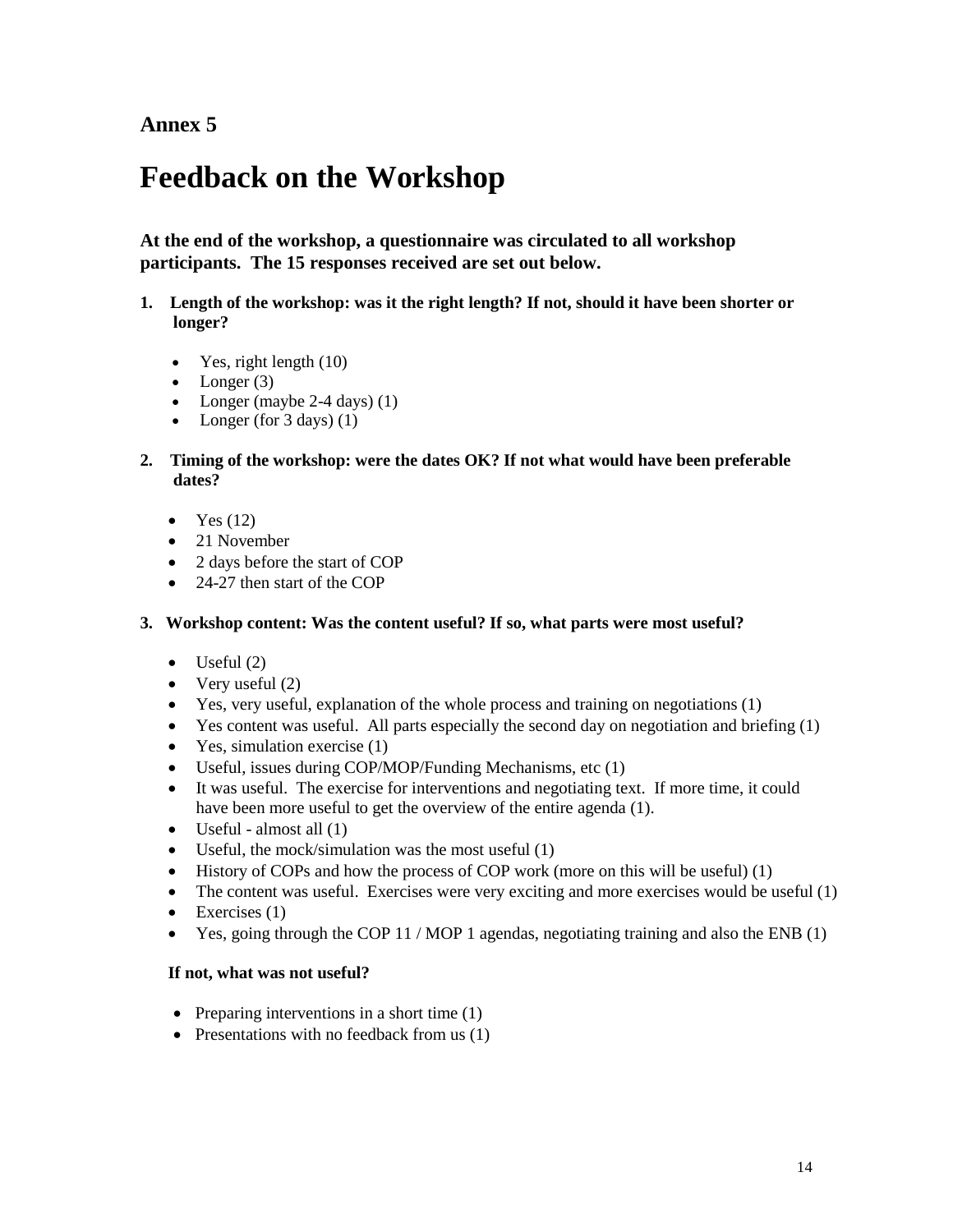#### **4. Role-playing: was this useful? If not what would have been better?**

- $\bullet$  Yes  $(8)$
- $\bullet$  Very useful (5)
- Very interesting  $(1)$
- Very useful, not just for climate change issue but any other negotiations (1)

#### **5. Resource persons: which resource persons did you find most useful?**

- All were useful  $(11)$
- MJ Mace, Ian Fry , Benito Müller, Hannah Reid, Beth Hughes (1)
- Ms MJ, Mr. Ian Fry, Mr. Benito Müller and Mr. Saleemul Huq (1)
- $\bullet$  MJ and Ian (2)
- $\bullet$  All of them but more specifically Ian and MJ (1)

#### **Which did you find least useful?**

- $\bullet$  None (2)
- **6. Written materials: did you find the materials provided useful? If not, what would you like to receive?** 
	- $\bullet$  Yes  $(8)$
	- $\bullet$  Very useful (3)
	- Use also French documents (2)
	- Yes, full text on agenda items (1)
	- $\bullet$  It was most useful for further negotiations (1)
- **7. Regional workshop: if we are able to hold a regional workshop in your region before COP 11 would you be interested to attend?** 
	- Yes  $(15)$
- **8. Would you be interested in attending a pre-COP 12 workshop similar to the pre-COP 11 workshop?** 
	- $\bullet$  Yes (9)
	- Yes, very interested  $(1)$
	- $\bullet$  Yes, very much  $(1)$
	- Yes please  $(1)$
	- Why not. It would enrich my knowledge on current issues (1)
	- Yes, I think this workshop is very useful to even senior negotiators as well (1).
	- Yes definitely as it really helps represent your country/delegation (1)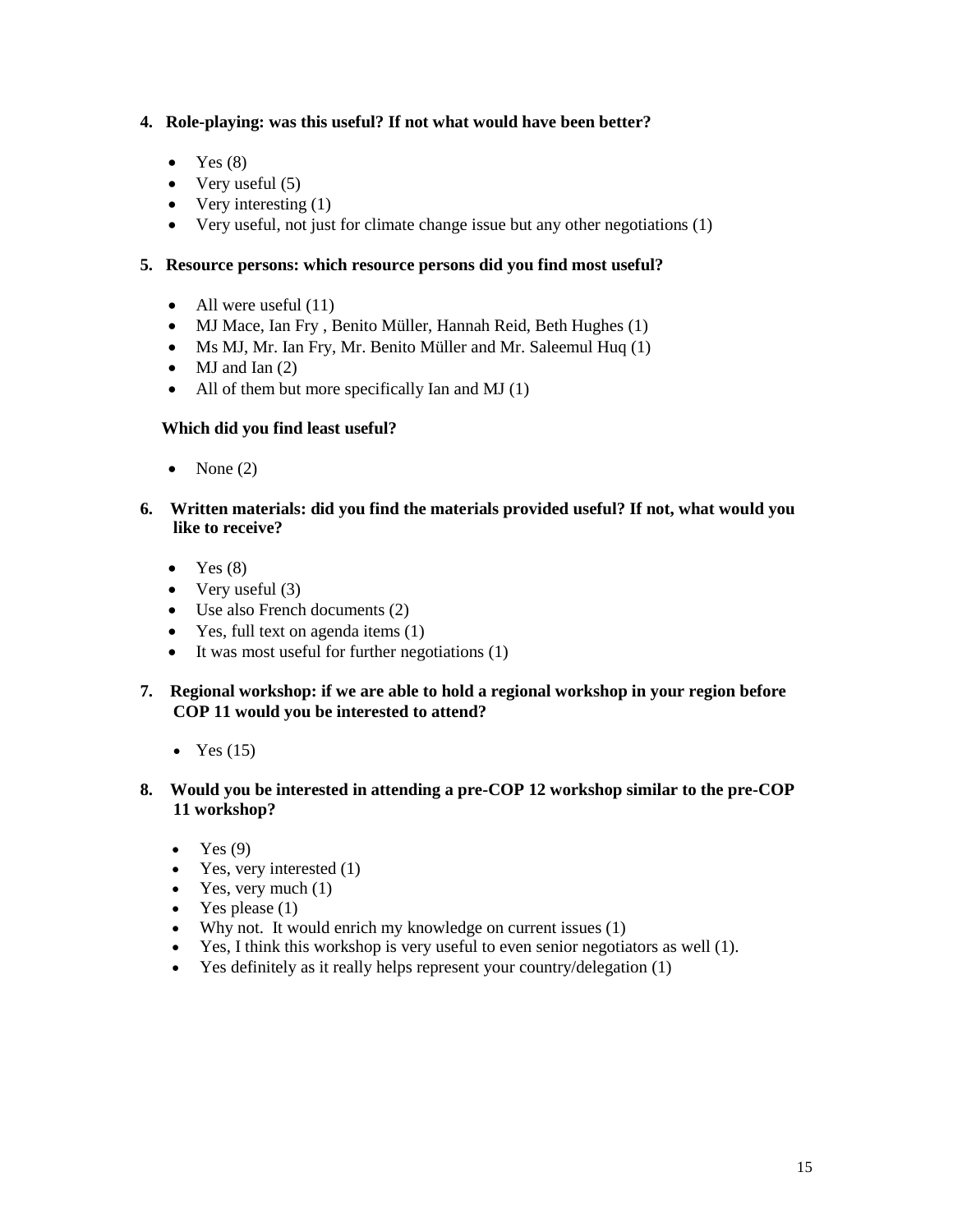# **Post–Event Feedback: Excerpts from Funded Junior LDC Negotiator Reports**

#### **Abie E. Kamara Ministry of Development and Economic Planning Sierra Leone**

". . . I must say that Montreal was indeed a good experience for me in negotiating not only climate change issues but other issues relating the LDCs as well. I really treasured the "Diplomatic Passport" that was provided to us and has helped me in developing positions for negotiations even after Montreal. I followed the LSBI meetings and particularly the LEG proceedings. I also found the Development and Adaptaion [sic] days very useful. The head of delegation, myself and the Permanent Secretary in the Ministry of Transport were present at the meeting. We were able to make an intervention on clean development mechanisms during one of the plenaries. Unfortunately, we did not have Ministerail [sic] representation at High Level Segment. I participated in the LDC meetings and the G77 meetings. All provided me useful tips for negotiations. I am certain that my head of delegation appreciate my presence at the meeting and will ask him to send you his impressions of my participation. . . ."

#### **Amie Jarra de Clerq Department of Water Resources Gambia**

 $\mathcal{L}$  . .

During the two day Pre-COP11 workshop capacity was built on how to prepare our own interventions using the diploclimatic passport as a guide. During the break out group, we look at the agenda items given and relate them to our own national concerns, we also look at the decisions that were taken concerning this agenda items at the last COP and the SBI and SBSTA. We also find out if G77 and China have taken a position on this agenda item. We also learned how to search and used the correct references. This was very useful and beneficial during the process.

This exercise has developed my confidence and capacities to decide and assist the delegates from my country and to contribute fully during the negotiating sessions. I was also able to find references materials and how to adapt the materials for my interventions.

After the Pre-COP11 workshop and the COP11/MOP1, my negotiating skills have been built and my understanding on issue of climate change have increase greatly, before it appeared to me that issue of climate change was only of concern to industrial countries. My understanding from this workshop and recent data and information on climate indicated that it is the developing countries that will be hit hardest at an immense economic and social cost. This indicates that we should act now globally and locally.